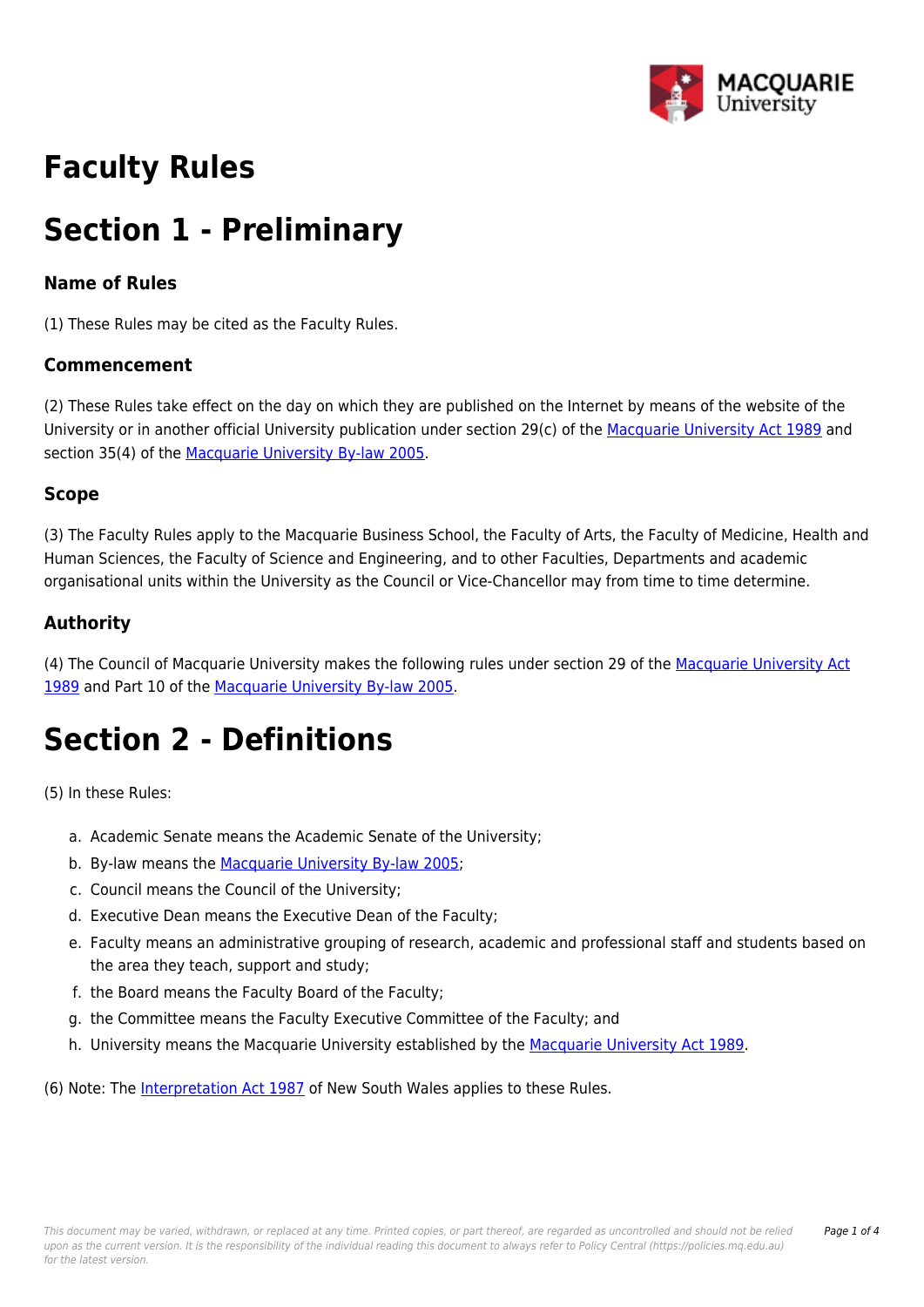# **Section 3 - Rules**

# **Substantive Provisions**

## **Executive Dean of Faculty**

(7) An Executive Dean will:

- a. be appointed in a manner and for such terms of office as the Vice-Chancellor may determine, in accordance with the University's [Recruitment, Selection and Appointment Procedure](https://policies.mq.edu.au/document/view.php?id=85), and with due regard to appropriate consultation with the Faculty;
- b. take the Chair at meetings of the Faculty subject to clause 10 of the Faculty Board Terms of Reference;
- c. be executive head of the Faculty; and
- d. supervise and be responsible for exercising and discharging such academic and administrative powers, authorities, duties and functions as may be assigned to them from time to time by the Council or Vice-Chancellor of the University and subject to the University's governance, legislation and Rules.

#### **Head of Department/School**

(8) A Head of Department/School will:

- a. be appointed by the Executive Dean, in accordance with the University's [Recruitment, Selection and](https://policies.mq.edu.au/document/view.php?id=85) [Appointment Procedure](https://policies.mq.edu.au/document/view.php?id=85), and in a manner that includes consultation with the Department/School and consideration of candidates by a committee;
- b. take the Chair at meetings of the Department/School; and
- c. be responsible for exercising and discharging such academic and administrative powers, authorities, duties and functions as may be assigned to them.

(9) Should a Head of Department/School be absent from the University or temporarily unable to act, the Executive Dean may appoint an Acting Head of Department/School for a period not normally exceeding 12 months.

(10) Should the office of Head of Department/School become vacant by:

- a. death;
- b. resignation; or
- c. otherwise;

a successor is to be appointed in accordance with clause 8(a) as soon as convenient.

(11) Pending the appointment of a successor under clause 10, the Executive Dean may appoint an Acting Head of Department for a term not normally exceeding 12 months.

#### **Faculty Board**

(12) Each Faculty is to establish a Faculty Board (the Board) as described in the Faculty Board Terms of Reference.

### **Faculty Executive Committee and other Faculty Committees**

(13) The Executive Dean is to establish a Faculty Executive Committee (the Committee) as set out in the Faculty Executive Committee Terms of Reference.

(14) The Executive Dean has authority to establish other management committees as the Executive Dean deems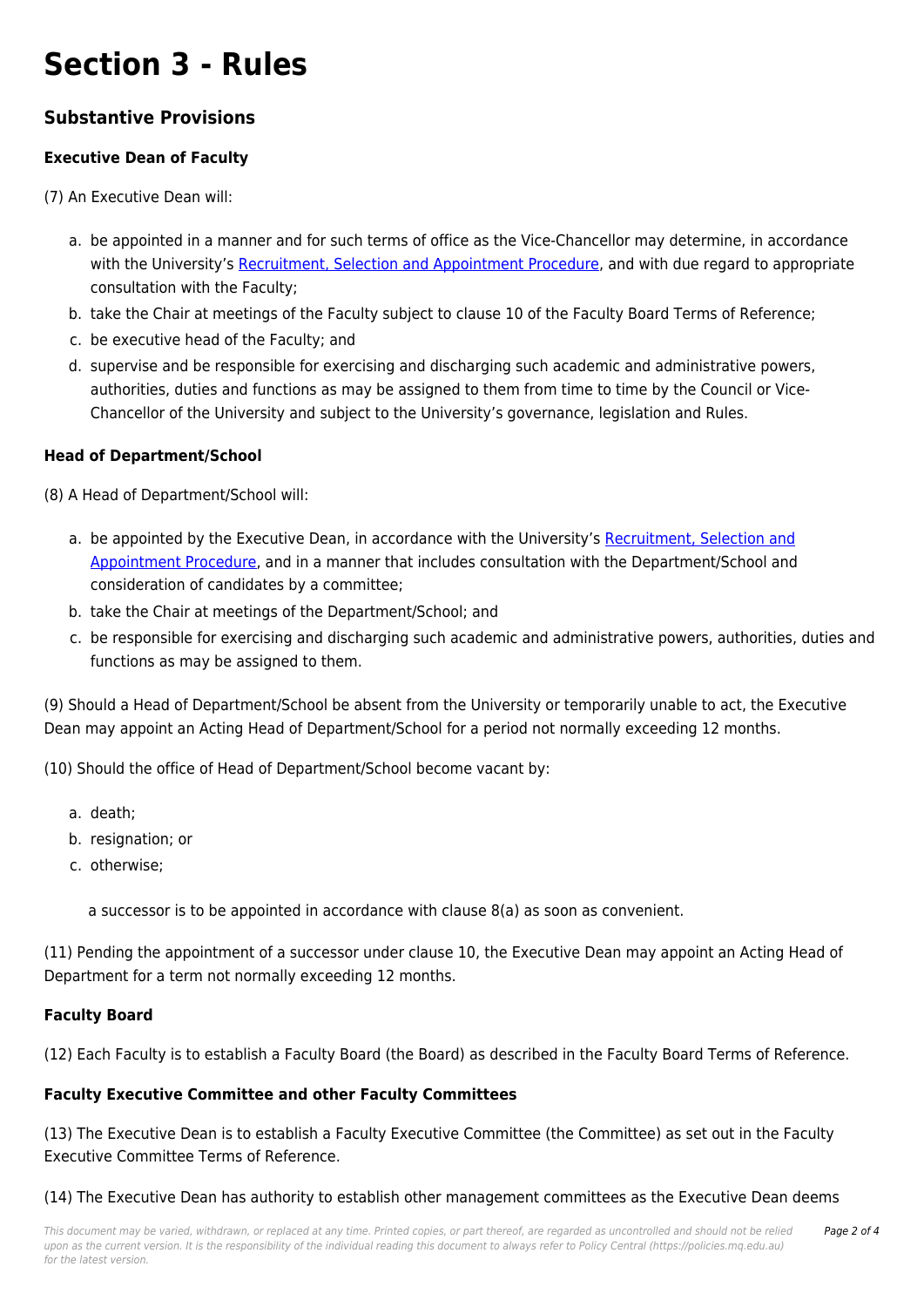necessary to effectively discharge the business of the Faculty, with such committees to report to the Executive Dean.

#### **Department/School**

(15) Each Department/School comprises of:

- a. the Head of Department/School (being Chair at Department/School meetings); and
- b. the continuing academic staff of the Department/School.

(16) Each Department/School will meet as required and will also consider matters referred to it by the Faculty Board, Faculty Executive Committee, or the Executive Dean of the Faculty.

(17) Non-academic staff and casual academic staff have right of audience and debate at any meetings of the Department/School.

# **Section 4 - Elections**

### **Procedures for Elections of Faculty Board**

(18) All elections will be conducted in accordance with Schedule 1 of [Macquarie University By-law 2005](https://policies.mq.edu.au/directory/summary.php?legislation=2), with the exception of casual vacancies which will be filled in accordance with the process set out in the Faculty Board Terms of Reference.

#### **Criteria for election of academic staff to Faculty Board**

(19) Only members of the academic staff who are:

- a. full-time continuing;
- b. part-time continuing; or
- c. fixed term for three or more years with fractional appointment of 50% and above; are eligible to participate in the election and to be elected.

#### **Criteria for election of non-academic staff to Faculty Board**

(20) Only members of the non-academic staff who are:

- a. full-time continuing;
- b. part-time continuing; or
- c. fixed term for three or more years with fractional appointment of 50% and above; are eligible to participate in the election and to be elected.